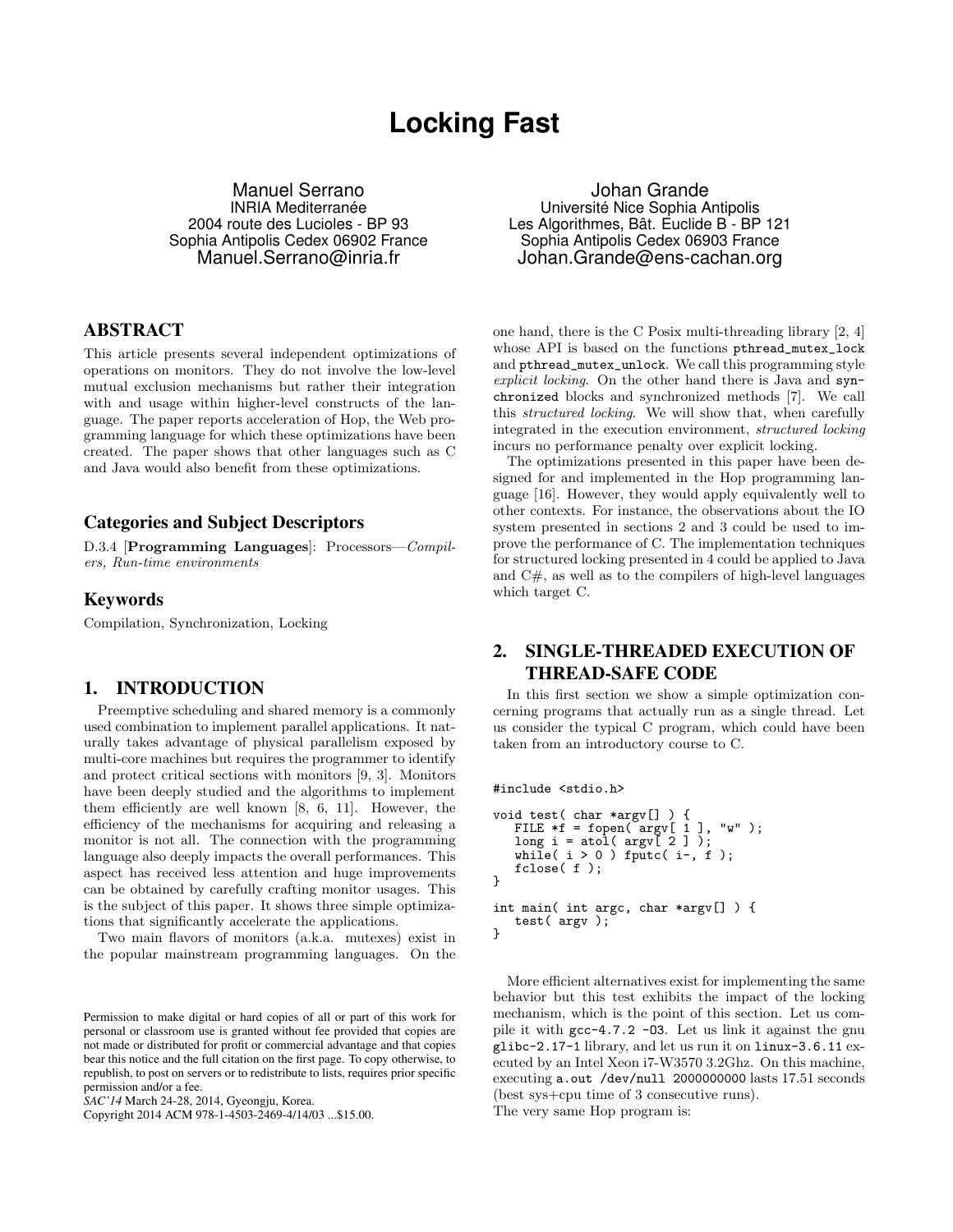```
(define (test argv)
  (let ((f (open-output-file (cadr argv))))
    (let loop ((i (string->integer (caddr argv))))
      (\text{when } (\text{f}x \text{ i } 0))(write-byte i f)
         (loop (-fx i 1))))
    (close-output-port f)))
(define (main argv)
```
(test argv))

Functions suffixed with "fx" designated operations on small boxed integers. Hop compiles programs to C and for this simple example, the generated code is equivalent to the hand-written C version. However, the Hop version executes in only 12.27 seconds. That is 1.42 times faster than the C version. Let us explain why.

The implementations of Glibc's fputc and Hop's writebyte are almost identical as they both rely on the historical Kernighan and Richie implementation [12]. The main part of the Glibc implementation is:

... if( fp->\_IO\_write\_ptr >= fp->\_IO\_write\_end ) result = \_\_overflow( fp, ch ); else result = (\*(fp)->\_IO\_write\_ptr++ = ch); ...

The variable fp holds the pointer to the file descriptor, which contains a buffer, a pointer to the current writing position (\_IO\_write\_ptr), and a pointer to the end of the buffer (\_IO\_write\_end). The fast path of the function merely stores the character and increments the writing position. When the buffer is full, it is flushed by an auxiliary function not described here. The performance difference between C and Hop does not come from any trick for managing the buffer more efficiently. It only comes from the way the two languages accommodate multi-threaded executions.

The file descriptor implements a state represented by its buffer and by the pointer \_IO\_write\_ptr. If two threads call simultaneously fputc with the same file descriptor and if no provision is taken to enforce atomicity, the execution will be unpredictable: some characters may be lost, the execution may fail if the invariant \_IO\_write\_ptr < \_IO\_write\_end is not held, or other erratic behaviors may happen.

Although ISO C [10] assumes single-threaded executions, some C implementations ensure thread-safety for the standard IO to let multi-threaded applications to be linked against third party libraries that use stderr or stdout. To achieve this goal, in the Glibc, fputc is implemented as:

```
int fputc( int ch, _IO_FILE *fp ) {
   int result;
   _IO_acquire_lock( fp );
   if( fp - > 10_write_ptr >= fp - > 10_write_end )
      result = -overflow(fp, ch);else
      result = (*(fp)->10\_write\_ptr++ = ch);_IO_release_lock( fp );
   return result;
}
```
C and Hop implement \_IO\_acquire\_lock differently. This, by itself, explains the performance difference. In the Glibc \_IO\_acquire\_lock ends up calling the Posix function flockfile whatever the execution mode. When the program is executed in a singled-threaded environment, protecting the

pointer increment is useless, and calling flockfile slows down the execution for no reason.

Hop avoids this by selecting the implementation of \_IO\_ acquire\_lock at runtime. Single-threaded applications use an empty function. Multi-threaded applications use an implementation that manages real monitors. The straightforward implementation consists in making \_IO\_acquire\_lock a pointer to a function that is dynamically adjusted when the application starts. When executed in single-threaded environment the extra cost imposed by \_IO\_acquire\_lock is thus only a computed function call, which is 1.42 times faster than the default implementation of \_IO\_acquire\_lock of the Glibc. As simple as it is, this implementation would also significantly accelerate the performance of Glibc IOs of single-threaded applications.

The dynamic configuration of \_IO\_acquire\_lock must be selected at the very beginning of the execution, before the user code starts to execute and before the standard files are opened, otherwise the consistency of the execution is not guaranteed. This principle is so simple that it should not be difficult to adapt to already existing systems. It is straightforward to accommodate when designing a new runtime system, as we did for Hop.

The Glibc already uses some kind of dynamic reconfiguration because a single-threaded application is faster than the same application executed in a multi-threaded context. However, instead of reconfiguring both \_IO\_acquire\_lock and flockfile it seems that only the latter is changed. Changing both would bridge the gap between the Glibc and Hop.

Suggesting the dynamic configuration constitutes the first of the three contributions of this paper.

#### 3. SPINLOCKS FOR IO

Now we discuss another optimization concerning multithreaded executions. Let us modify the test to run the loop inside a thread. The new multi-threaded C version of main is:

```
int main( int argc, char *argv[] ) {
   pthread_t th;
   void *retval;
   pthread_create( &th, 0L, &test, argv );
   pthread_join( th, &retval );
}
```
The Hop program is modified similarly. Everything else being equal, the new C version runs in 32.63 sys+cpu seconds and the new Hop version in 24.53 sys+cpu seconds. Hop is now 1.33 times faster than C.

The Glibc implementation of flockfile relies on the pthread\_mutex\_lock function. This is established by observing that the following two programs run at the same speed:

```
FILE *f = ...; | FILE *f = ...;<br>int c = ...; | int c = ...;int c = ...;| pthread_mutex_t *m = ...;
                               |
flockfile( f ); | pthread_mutex_lock( m );
putc_unlocked( c, f ); | putc_unlocked( c, f );<br>funlockfile( f ); | pthread_mutex_lockf( m
                              | pthread_mutex_lockf( m );
```
Similarly, replacing a call to fputc with the sequence pthread\_mutex\_lock, fputc\_unlocked, pthread\_mutex\_unlock leaves the performance unchanged.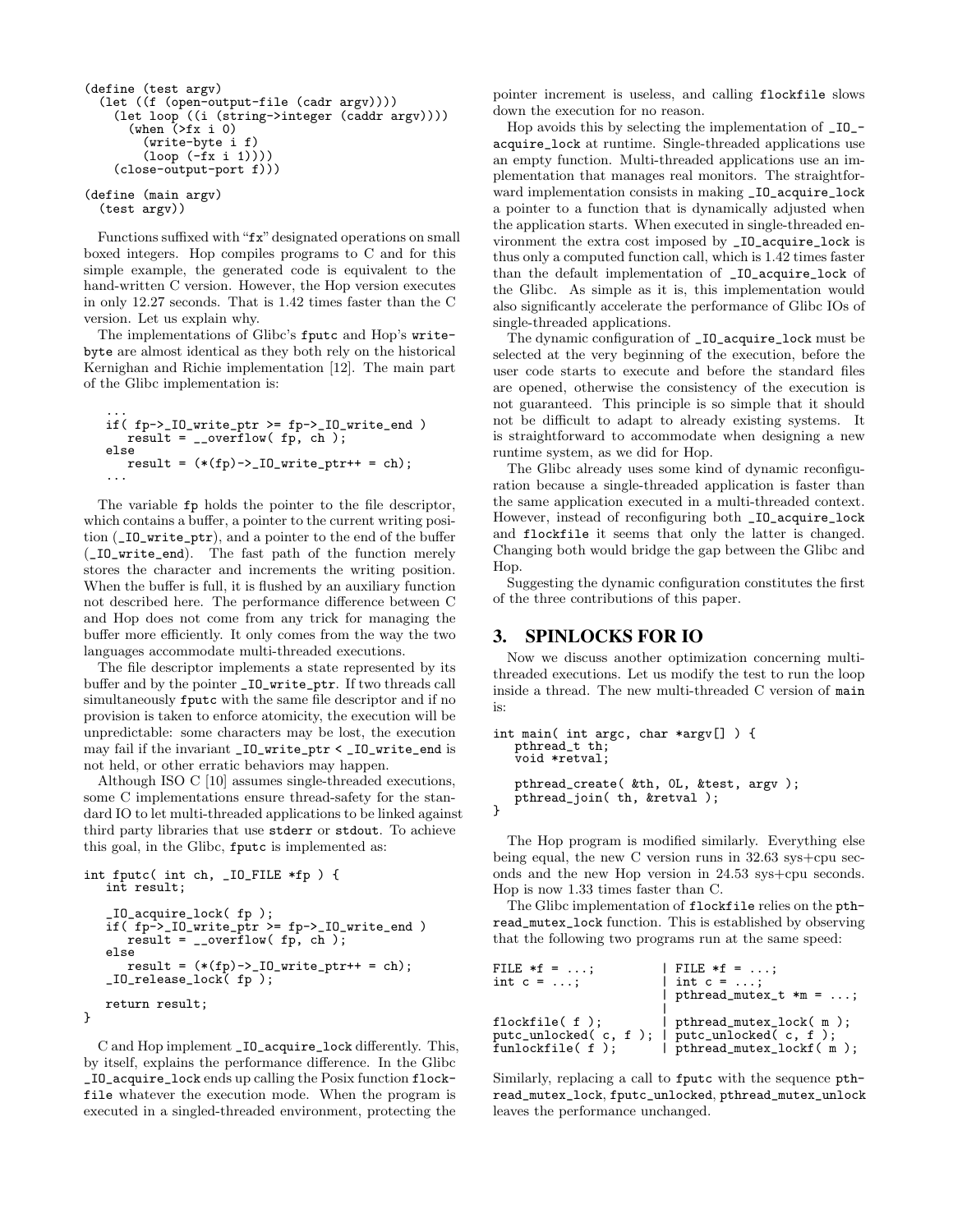Hop uses a different strategy. The implementation of \_IO\_acquire\_lock depends on the nature of the file descriptor. For some file descriptors it uses full-fledged mutexes. For others, it uses spin locks, which are a faster alternative to mutexes when the contention rate is low. Hop uses an overly simple heuristics to decide which of a full-fledged mutex or a spin lock to use: it uses spin locks for file descriptors whose output operations do not usually block. That is, for regular files, the consoles, and string ports. This strategy lets Hop be 33% faster than C for writing on the standard error port, as shown by the example. This would apply equivalently well to C.

To validate the assumption that spin locks can replace mutexes, we have measured the IO contention rate of a realistic full-fledged Hop Web application, namely a distributed multimedia Web based application. This application is executed inside the Hop Web server. The GUI is executed by Web browsers. By zeroconf, the application discovers available music repositories. It generates Web pages on-the-fly for displaying various informations such as titles extracted from ID3 tags or images automatically downloaded from music databases such as musicbrainz or Last.FM. When the application plays an MP3 resource, it downloads it from the network, decodes it, and plays it on the output speaker using a low-level interface also implemented in Hop. The Hop Web server is multi-threaded. By default, it runs 20 threads which handle browsers requests in parallel. The MP3 decoder and music player are executed in two different threads synchronized by a classical producer/consumer algorithm. Various logs are generated by the Web server itself, by the MP3 decoder, and by the music player. The source code of the application spans over more than 200Kloc.

We have measured the number of spin locks acquired when using the application for  $i$ ) browsing the music directories,  $ii)$  downloading a music file, and  $iii)$  played it during 3 minutes. During this execution, 318,727 spin locks were acquired, amongst which only 96 were busy. That is, during this execution the contention rate was only of 0.03%. This shows how well suited the spin locks are for this application. Of course a different application might exhibit a different behavior but this test is a strong indication that using spin locks instead of mutexes for protecting output operations is likely to be beneficial.

C and Hop use the same low-level locking mechanism but Hop is much faster for the presented examples that involve simple IO operations because it uses it more efficiently. This shows that the intrinsic speed of a lock implementation is not all. Its integration in the programming language also has a huge impact. Drawing the attention of compiler writers and suggesting one easy-to-implement organization for output operations constitutes the second contribution of this paper.

Optimizing monitors is a very active research field. However, most studies focus on optimizing the low level machinery for acquiring locks. This is not directly related to our study as we focus only on how to integrate these mechanisms in high-level programming languages. As it combines lightweight locks (as the thin locks) and full-fledged locks [1] shares some objectives and some means with our study. Thin locks and their numerous descendants rely on the idea that not all mutexes must be treated similarly. Mutexes that are never requested by two threads simultaneously could be handled more simply that those that actually protect shared data structures. In the thin lock setting, a lock starts its life as a simple compare-and-swap operation. If at some point of the execution, it happens to be requested by two threads concurrently, it is metamorphosed into a full-fledged lock, or a fat lock in this work terminology. Thin locks have a much more ambitious goal than our modest contribution. First, they apply to potentially all Java mutexes, the language for which they have been designed. Second, they can optimization some objects during a portion of the execution and then give up after a certain time because they involve dynamic operations. Our locking mechanism is unable to perform such sophisticated operations. It does not apply as broadly as thin locks do. However, being so simple, it has assets that might be found interesting. It demands very few modifications to an existing implementation and as such it is easy to re-use. It can also benefit to many different programming languages and systems.

#### 4. STRUCTURED LOCKING

The C Posix locking API is based on the functions pthread\_mutex\_lock and pthread\_mutex\_unlock. No syntactic restriction limits their use but at runtime each call to pthread\_mutex\_lock must be balanced with a call to pthread\_mutex\_unlock.

The Java locking API is based on synchronized blocks and synchronized methods. Synchronized methods can be implemented with synchronized blocks so we only present the latter here. A synchronized block enforces the balance between the lock acquisition and the lock release syntactically and dynamically. No matter how the synchronized block exits, either normally or abruptly because of an exception, the monitor is always released. (Other flow-breaking mechanisms like return and break will be considered as exceptions.)

Structured locking versus explicit locking can be compared to structured programming versus programming with gotos. On the one hand explicit locking lets programmers deploy very clever and tricky implementations. On the other hand, they are difficult to use correctly and to maintain because lock and unlock can be deeply intricated. Regarding the performance, structured locking seems less efficient because of its protection against exceptions, which incurs a runtime overhead. We show in this section how to eliminate this overhead. Synchronized blocks then cumulate the comfort of a high-level programming style and the speed of a low-level mechanism.

#### 4.1 The Usual Implementation

Java synchronized blocks have to release their monitor even when they exit abruptly because of an exception. The semantics of a synchronized Java block consists in acquiring a monitor and installing an exception handler which releases it. At the JVM byte-code level [13], this is implemented as:

```
monitorEnter( lock );
try {
  ...
} finally {
  monitorExit( lock );
}
```
Installing an exception handler is almost a free operation of the JVM. Throwing an exception is in comparison more expensive. In Hop, it is the opposite: installing an exception handler is expensive and throwing an exception relatively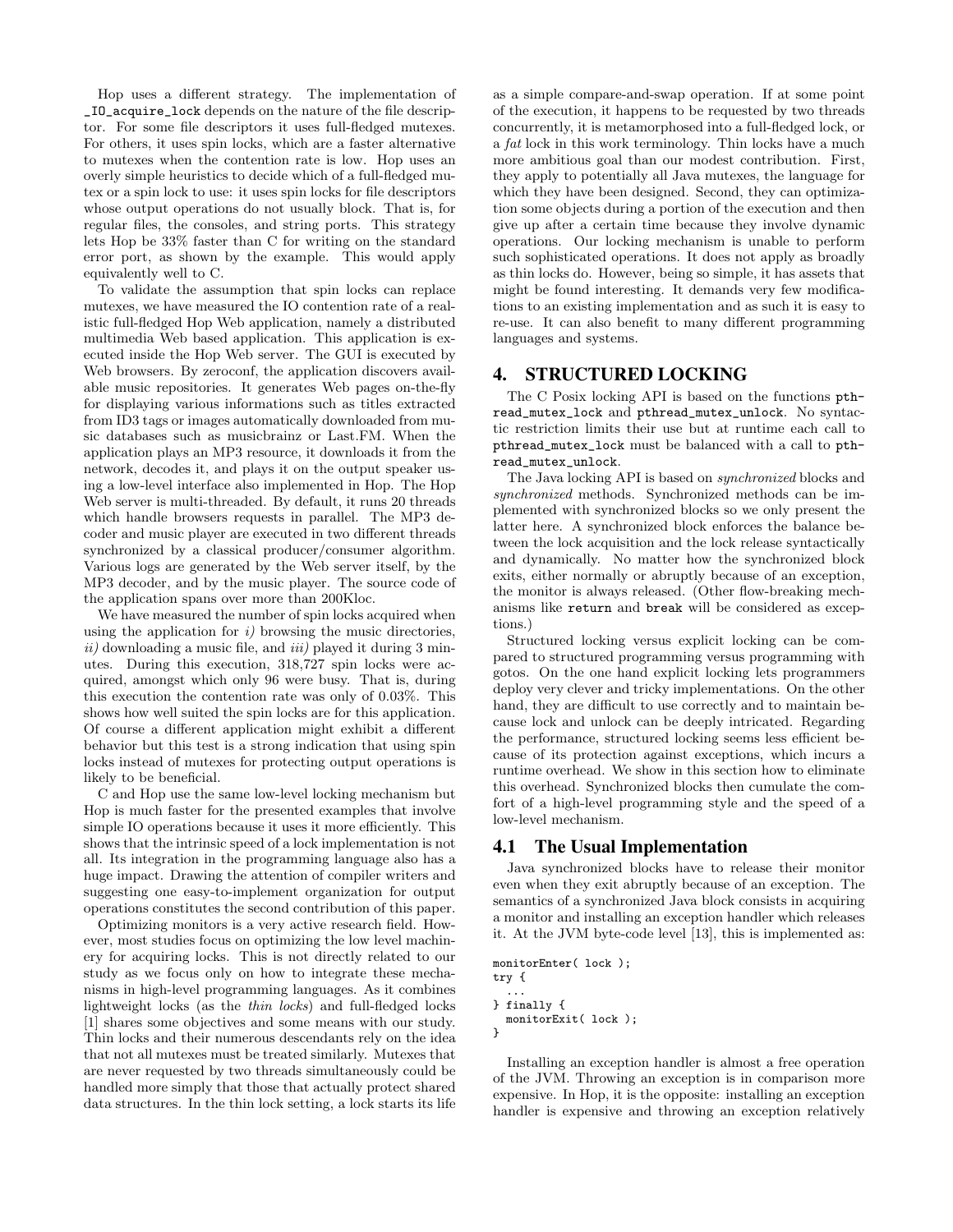cheaper. This is a consequence of the compilation strategy which uses C as intermediate language. Implementing exceptions efficiently in portable C code is difficult because set  $\text{imp}/\text{long}$  imp, the C low level mechanism for managing escapes, is not totally adequate for exceptions. The function setjmp saves all the arguments of the current function and potentially the signal handlers on the stack. This is slow, but only accounts for a small part of the overall performance penalty imposed by using setjmp. The other part comes from the saving of the temporary variables which are not directly preserved by setjmp. To save them, Hop introduces an extra function whose parameters are the free variables of the handler. To make the situation definitively bad, amongst these free variables, those that are mutated are boxed. Let us illustrate this complexity with an example. Let us show the compilation of the following Hop function<sup>1</sup>:

```
(define (foo z)
  (let ((x 1) (y 2))
     (set! y 4)
     (try-finally
        ...
        (bar (+ x y z)))))
```
The Hop function foo is compiled into a C function taking one integer argument. The temporary variables x and y are compiled into two C temporaries. Since y is mutated and used in the handler, it is boxed (the MAKE\_BOX library function). The handler uses x, y, and z, which must then be saved by setjmp. Since setjmp only saves the arguments of the current function, all the variables that be must saved by a setjmp must be artificially implemented as function parameter. In our example, the auxiliary function \_\_try53 is created for this purpose. It takes the three free variables as parameters. The whole C code is:

```
obj_t __try53( int x, obj_t y, int z ) {
   jmp_buf env;
   if( setjmp( env ) == 0 )
      ...
   else
      return bar(x + B0X_REF(y) + z);
}
function foo( int z ) {
   int x = 1;
   obj_t y = \text{MAKE}_BOX(2);
   BOX_SET( y, 4 );
   __try53( x, y, z );
   ...
}
```
This C code is slow, specially in comparison with the Java implementation of try statements. Fortunately, synchronize blocks can be executed without exception handlers while preserving the same semantics. With this implementation, the performance of synchronize block does not depend on the performance of exceptions, at all. This is explained in the next section<sup>2</sup>.

### 4.2 Synchronization Lifting

The specification of synchronized blocks relies implicitly on an exception handler which enforces the release of the monitor. This handler is mandatory but it does not need to be at the syntactic location of the synchronized block. If the block completes normally the lock can be released before executing the next instruction. If the block exists abruptly because of an exception, the release of the lock can be delayed until the next finally or catch handler that will be fired by the exception is executed. Based on this observation, we can use a new compilation schema for synchronized blocks whose principle is illustrated in Figure 1. Instead of installing a dedicated exception handler on the stack for a synchronized block, the last already installed handler is marked to release the monitor when fired by an exception. We call this technique synchronization lifting. In Hop, the new sequence for a synchronize block is as follows:

```
(mutex-lock! lock)
(let ((hdl (get-current-exception-handler)))
   (handler-push-mutex! hdl lock)
   (let ((res ...))
      (handler-pop-mutex! hdl)
      (mutex-unlock! lock)
```
res))

Two other parts of the runtime environment also need to be modified. First, the exception handlers are modified to accommodate the functions handler-push-mutex! and handler-pop-mutex!. Second, the runtime system is changed to release all the monitors that have been pushed in an exception handler, prior to executing it.



Figure 1: Synchronized block lifting. On the left-hand side, the regular compilation scheme. A synchronized block pushes on the stack its own exception handler. When an exception is thrown, the handler releases the monitor and re-throws the exception. On the right-hand side, the lifted handler. On enter, the synchronized block acquires the monitor, and pushes it in the current exception handler. When a exception is thrown, it directly invokes the handler which was pushed on the stack before the synchronized block is entered.

With this new scheme, entering a synchronized block merely pushes a mark on the stack. Leaving the block erases it. Firing an exception handler releases all pushed monitors. The fast path is almost identical to the Java try implementation. The slow path, i.e., when the block exits abruptly, is faster than the Java implementation because it avoids unrolling a chain of finally blocks.

<sup>&</sup>lt;sup>1</sup>In Hop a *finally* handler is installed with a construct called unwind-protect but for the sake of the simplicity of the reading, this paper adopts the Java terminology.

<sup>2</sup>For languages that only offer exceptions to stop abruptly executions, targeting C++ instead of C and compiling exceptions into C++ exceptions is an option. Hop is not among them as it supports lexical and dynamic exists and call/cc.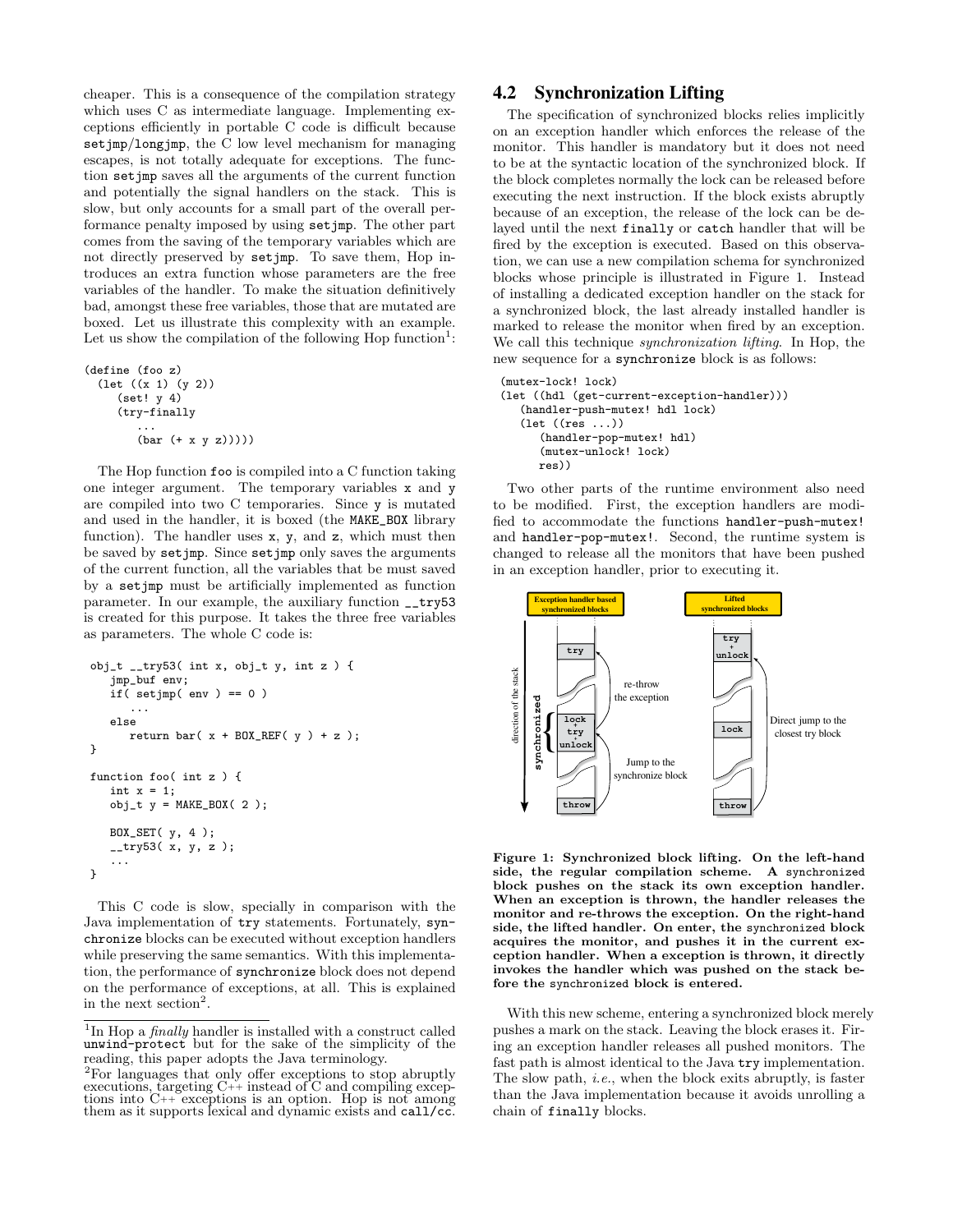### 4.3 Synchronization Lifting in Hop

The Hop development kit is composed of a native compiler and an execution environment. The main element of the environment is a dedicated Web server [16] which embeds a Hop interpreter and an on-the-fly Hop-to-JavaScript client compiler [14]. The rest of the environment is composed of various libraries for multimedia applications, networking, databases, etc. The execution environment consists in 253,246 lines of Hop, the whole system being bootstrapped.

Lifted synchronized blocks execute three more operations than their explicit locking counterpart. First they retrieve the current exception handler, second, they push the lock on the stack, and third, they pop it. These last two operations can be made efficient by pre-allocating the required space in the handler. The fetching of the exception handler can be implemented as a global variable access or, when the runtime supports them, as a thread register access. The cost of these operations is hardly visible when benchmarked.

For tuning the implementation of synchronized blocks that potentially raise an exception, we have measured the number of locks that need to be pushed per exception handler. On the multimedia application described in Section 3 we have collected that 15873 synchronized blocks have been executed, in addition to the 318,727 IO spin locks which have been measured separately. Synchronization lifting stores exactly one monitor for 15720 blocks (99%). It stores two for 153 blocks  $(1\%)$ . It has not been observed situations where more than two monitors needed to be pushed on an exception handler. This observation yields an implementation of synchronization lifting in Hop which uses a cache of two mutexes. When more than 2 nested mutexes are locked, a list is allocated on the heap to store the extra mutexes. The C implementation is as follows:

```
struct exc_handler {
   struct exc_handler *prev;
   ...
obj_t mutex0;
   obj_t mutex1;
   obj_t mutexN;
};
#define HOP_HANDLER_PUSH_MUTEX( exch, m ) \
   exch.mutesO == HOP_FALSE ? exch.mutesO = m : \ \ \ \ \exch.mutes1 == HOP_FALSE ? exch.mutes1 = m : \ \ \ \ \exch.mutexN = make_pair( m, exch.mutexN )
#define HOP_HANDLER_POP_MUTEX( exch ) \
   exch.mutes1 = HOP_FALSE ?
      exch.mutex0 = HOP_FALSE : \
      NULLP( exch.mutexN ) ? \
         exch.mutes1 = HOP_FALSE : \ \ \ \ \exch.mutexN = CDR( exch.mutexN )
```
To eliminate a part of the small overhead incurred by pushing and popping monitors, the Hop native compiler deploys a simple static analysis which detects failsafe synchronized blocks, i.e., synchronized blocks that do not raise exceptions. It relies on a naive per module effect analysis that traverses the AST to check if a throw or an unknown function call is reachable. Applied to the whole source code of the execution environment, this analysis detects 72 failsafe synchronized blocks out of 264, i.e., 27%. At runtime, amongst the 15873 synchronized block executed by the multimedia application, 1828 (11%) are failsafe and avoid push/pop operations. This analysis could be replaced by more sophisticated ones that have been developped for Java [15, 5]; these optimizations and synchronization lifting are complementary.

#### 4.4 Java Synchronization

Current JVM implementations such as the Oracle JVM version 6u26-1 would benefit from synchronization lifting. Synchronized blocks are implemented as plain try/finally blocks. When an exception is thrown, chained finally handlers are executed to i) release the monitors and to ii) rethrow the exception. We have measured the impact of these intermediate jumps on the overall Java performance. For that, we have implemented a Java program that runs a long loop inside a thread. At each iteration, a try block is executed. Depending on the version of the test, this block synchronizes several mutexes and calls an external function (sync), or it directly calls that function without synchronization (unsync). In a third version of the test, the function either directly returns (return) or throws an exception (throw). Here are the four execution times:

|        | sync   | unsync |
|--------|--------|--------|
| return | 2.21s  | 0.63s  |
| throw  | 66.89s | 50.71s |

The comparison of the return/sync and return/unsync executions shows that the cost of the synchronized blocks is about  $2.21$ -0.63 = 1.58s. The difference between **throw**/sync and throw/unsync is of 16.18s. This duration minus the time needed to acquire the monitor, 16.18-1.58=14.60s, is the time needed to unroll the stack of synchronized finally handlers when the exception is thrown. Eliminating this, would be the benefit of the synchronization lifting applied to Java.

The Java JIT could lift the finally handler of a try statement when it only calls the monitorExit function. This would improve the performance of synchronized blocks when exceptions are thrown, while otherwise leaving the speed unchanged.

#### 4.5 Performance Evaluation

In this section we compare the speed of three simple programs written in Hop, C, and Java. This experiment should be read as a validation of the claim that synchronization lifting reduces execution times. It should not be read as a performance comparison of languages, which is always controversial.

The first of our tests (sync) acquires two locks and calls a function that immediately returns. The second (throw) acquires two locks and calls a function that once per execution throws an exception. In C, throwing an exception is simulated by returning an error code function to function. The third test (notify) acquires a lock and notifies on a condition variable. The implementations are so trivial that they are not given here. The execution times of these tests are presented in Figure 2.

The most striking difference is between Hop and Hop/- Lifting. The acceleration obviously comes from the removal of the complex setjmp-based sequence. The second observation is that Hop/Lifting and Gcc deliver comparable performances. The difference between sync and throw shows the cost of pushing and popping monitors to and from the stack. The last observation is that Java is significantly faster than Hop and Gcc for the first two benchmarks and slower